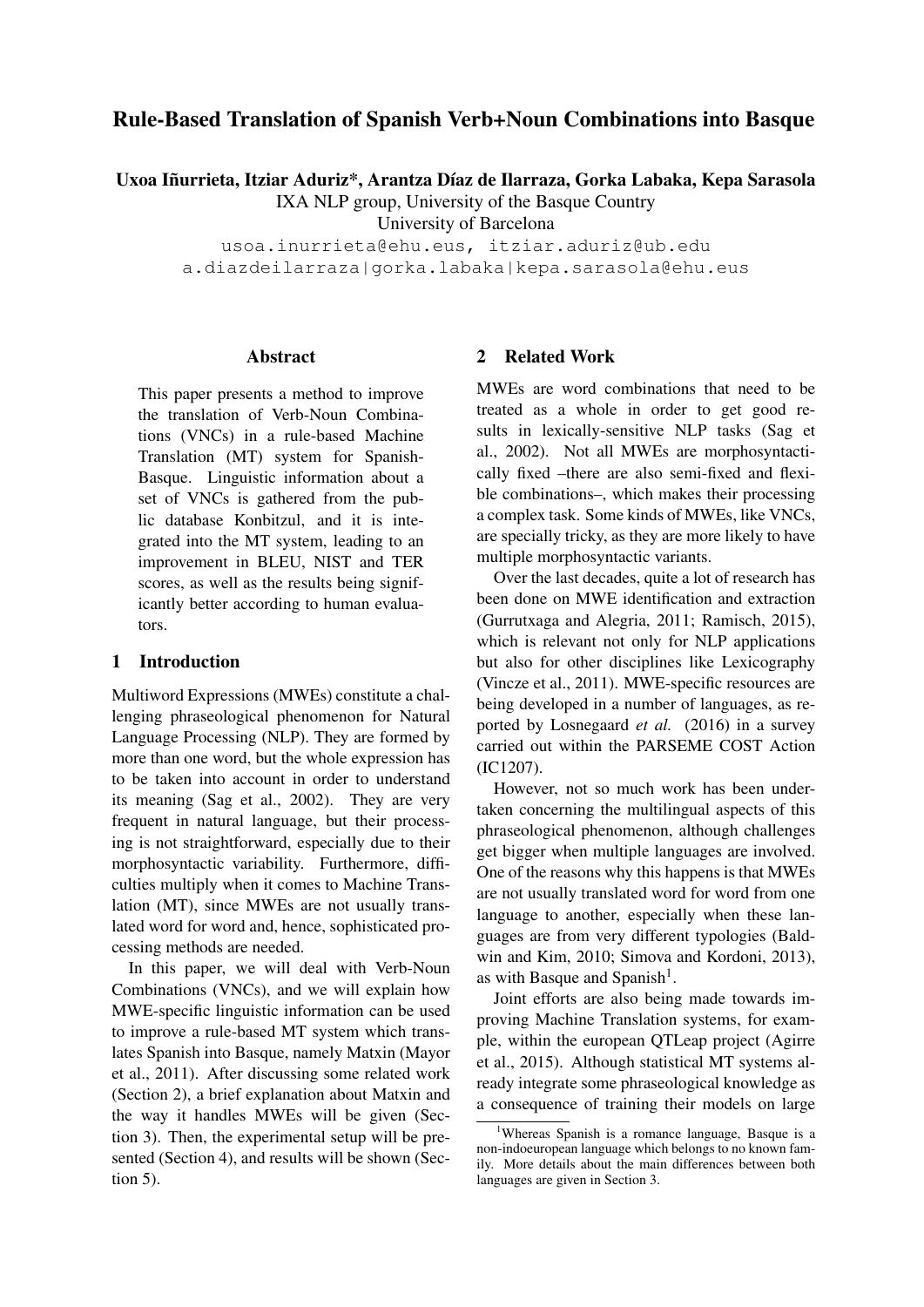corpora (Ren et al., 2009; Bouamor et al., 2012; Kordoni and Simova, 2014), rule-based systems often get bad results when MWEs are involved, as they tend to translate each word separately. Thus, this kind of expression being so frequent in natural language, MT systems benefit greatly from including phraseological knowledge, and several studies have shown that even the simplest method to process MWEs makes a difference in the system's translation quality (Wehrli et al., 2009; Seretan, 2014).

## 3 Matxin: Rule-based MT from Spanish into Basque

Matxin (Mayor et al., 2011) is an MT system which translates Spanish into Basque, two longdistance families. As opposed to Spanish, which uses prepositions, Basque is a morphologically rich language where postpositions and cases are used and word order is free. The system is rulebased, mainly because of the scarcity of parallel corpora available in these languages.

Matxin's general architecture is divided into three phases:

- 1. Analysis. The source text is analysed using the FreeLing parser (Padró and Stanilovsky, 2012), which gives morphological information, chunking information, and determines the dependency relationship between words.
- 2. Transfer. The deep syntactic representation of the Spanish sentence is transferred into an equivalent representation in Basque. During this phase, on the one hand, the lexical components in the source language are replaced with their corresponding elements in the target language, and, on the other hand, the structure is also transferred. Specific modules for Spanish-Basque translation are included in this phase, like the one to change prepositions into postpositional information.
- 3. Generation. Firstly, the nodes in each chunk and the chunks themselves are reordered in the sentence from scratch, and postpositional information is added to the chunks when needed. Then, the forms of the words in Basque are created from the labelled lexical elements. The morphological processor used for this purpose is *Morfeus* (Alegría et al., 1996).

### 3.1 Current MWE handling

At the moment, Matxin uses a very simple method to process MWEs. When an entry in the system's bilingual dictionary is formed by more than one word, the whole expression is treated as a fixed sequence, that is, as if it was a single word. During the transfer phase, the Spanish MWE is replaced by its corresponding Basque word(s), as shown in example  $(1)^2$ .

(1) 'A vacancy was filled.' ES: Se *cubrio´ una plaza*. Refl covered a vacancy MT: *Plaza bat bete* zen. vacancy a fill AuxV

In the case of verbal MWEs (including VNCs), verb inflection is taken into account, but the rest of the words have to follow the verb exactly like they appear in the entry. This means that morphosyntactic variation is not processed correctly, neither when identifying the MWE in the source language, nor when translating it into the target language. More details about this are given in Sections 4.1 and 4.2.

- (2) 'They filled all vacancies.' ES: *Cubrieron* todas las *plazas*. they-covered all the vacancies MT: *Plaza* guztiak *estali* zituzten. vacancy all.abs cover AuxV
	- CT: *Plaza* guztiak *bete* zituzten. vacancy all.abs fill AuxV
- (3) 'He doesn't pay me attention.' ES: No me *hace caso*. not me.IndObj he-does attention MT: Ez nau *kasu egiten*. not AuxV.DObj attention do CT: Ez dit *kasu(rik) egiten*. not AuxV.IndObj attention.part do

In example (2), the VNC *cubrir plazas* is not identified as a MWE and, as a consequence, the wrong lexical choice is done when translating it into Basque. In example (3), on the other hand, the VNC is identified well, but the grammatical information of its Basque translation is incorrect, because the system ignores that the Basque VNC needs an indirect object instead of a direct one.

<sup>&</sup>lt;sup>2</sup>In examples, we use ES for the Spanish text to be translated, MT for the result of the MT system, and CT for the correct Basque translation.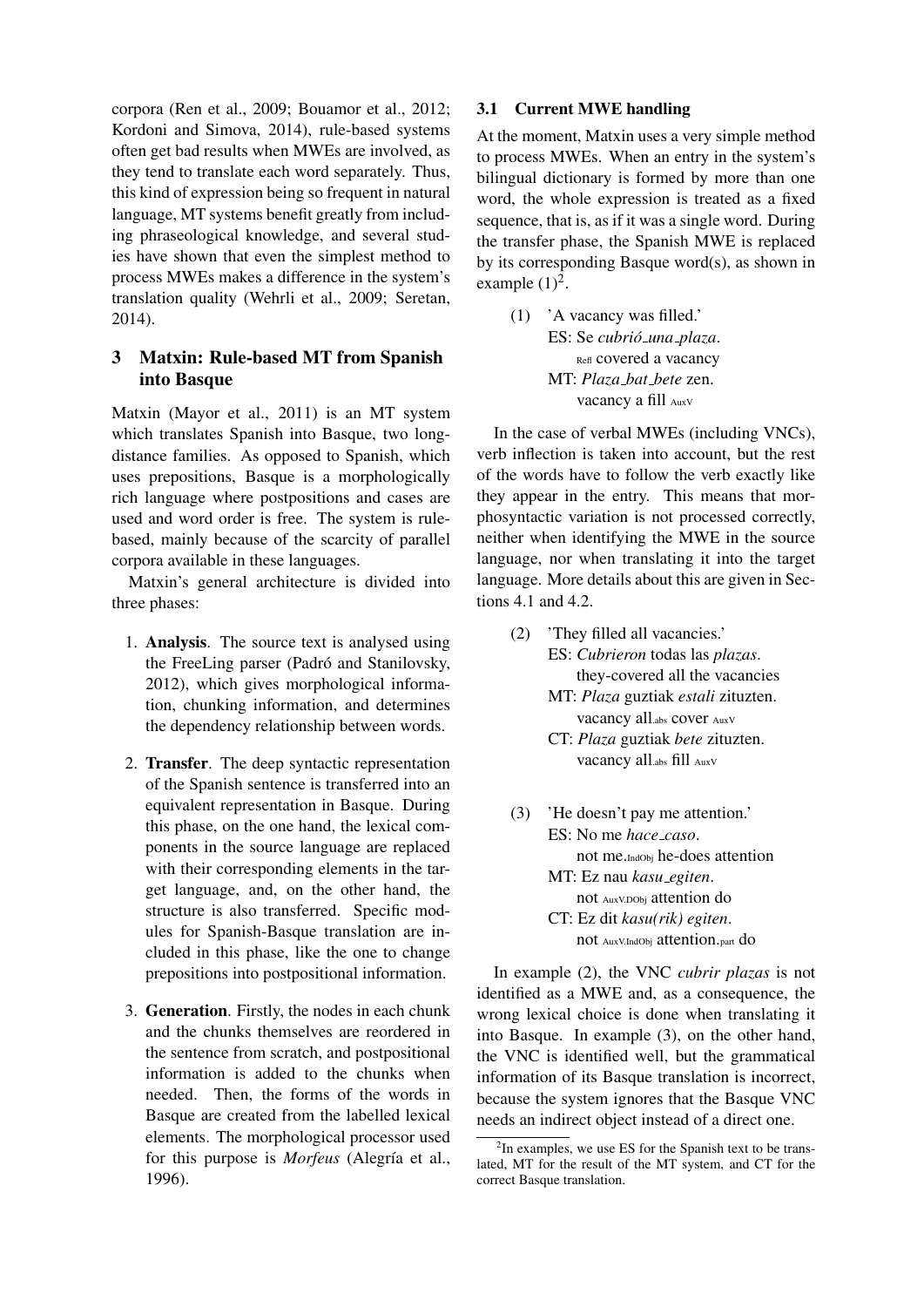### 4 Experimental setup

The VNC set used for the experiment consisted of 92 combinations taken from the Konbitzul database<sup>3</sup>, where a number of Spanish VNCs and their Basque translations are collected along with linguistic data. The combinations in Konbitzul were gathered from several sources; the set we used here originally came from the Elhuyar Spanish-Basque dictionary<sup>4</sup> and was then analysed and tailored to meet the requirements of the database. According to the information in Konbitzul, 57 out of the 92 combinations were morphosyntactically semi-fixed, while the resting 26 were completely flexible.

Concerning the corpus, 4,991 sentences were selected from a bigger parallel corpus made of cross-domain texts collected by web-crawling and automatically aligned between Spanish and Basque. It was expressly crafted for this experiment, meaning that it did not consist of random sentences but of selected sentences containing: either instances of the Spanish VNCs in our set (Example 4), or both the verb and the noun of a given VNC in our set, but not being part of the VNC in this context (Example 5). This allowed us to test the performance of the MT system both when the VNC needed to be processed as a whole and when the verb and the noun needed to be translated separately.

(4) Iban *dando voces* por la calle. they-went giving voices on the street

'They were shouting on the street.'

(5) Aquellas *voces* le *dieron* una pista. those voices her.IndObj gave a clue 'Those voices gave her a clue.'

The information in Konbitzul was first used to help to identify instances of the VNCs when analysing the source text (Section 4.1), and then to transfer the source sentence into the target language (Section 4.2). Therefore, the identification of VNCs was done within the Analysis phase of the translation procedure, and their translation was done within the Transfer phase, the Generation phase not needing any special adaptation for MWE handling (Section 3).

## 4.1 Identifying the Spanish VNCs

In Konbitzul, comprehensive linguistic information is specified for the VNC set we use here, including some features specifically analysed for NLP purposes. The morphosyntactic classification is first used, according to which the VNCs can be of three types: fixed, semi-fixed or flexible.

When a given VNC is classified as flexible, it means that, concerning morphosyntax, the noun and the verb work as any other noun and verb in the sentence, that is, they can have as many variants as any non-phraseological VNC.

(6) Me *da* muchísimo *miedo*. me.IndObj gives very-much fear 'It scares me very much.' ¡Que´ *miedo* me *da*! what fear me. IndObj gives 'How scary (I find it)!'

On the other hand, when the VNC is classified as semi-fixed, some restrictions are needed in order to distinguish occurrences of the VNC from other sentences where the verb and the noun are present but should not be treated as an MWE.

(7) *Estoy* muy *de acuerdo*. I-am very of agreement 'I agree very much.' *Estoy* harta *del acuerdo*. I-am fed-up of-the agreement 'I'm fed up with the agreement.'

In example (7), two sentences are shown, both of which contain the verb *estar* and the noun *acuerdo* preceded by the preposition *de*. In the first sentence, those words constitute a MWE (*estar de acuerdo*, 'agree'), but not in the second one, where the noun phrase (NP) has a determiner. By restricting determiners from the NP in the VNC, the system identifies a MWE in the first sentence but not in the second one<sup>5</sup>.

For the identification task, we followed the same procedure as the one used in (Inurrieta et al., 2016). First of all, the method currently used by Matxin is run, that is: word sequences are searched for against entries in the database, taking verb infletion into acount, but not considering the potential variability of the rest of the elements.

<sup>3</sup>http://ixa2.si.ehu.eus/konbitzul

<sup>4</sup>http://hiztegiak.elhuyar.eus/

<sup>&</sup>lt;sup>5</sup>All restrictions are collected and explained in (Inurrieta et al., 2016).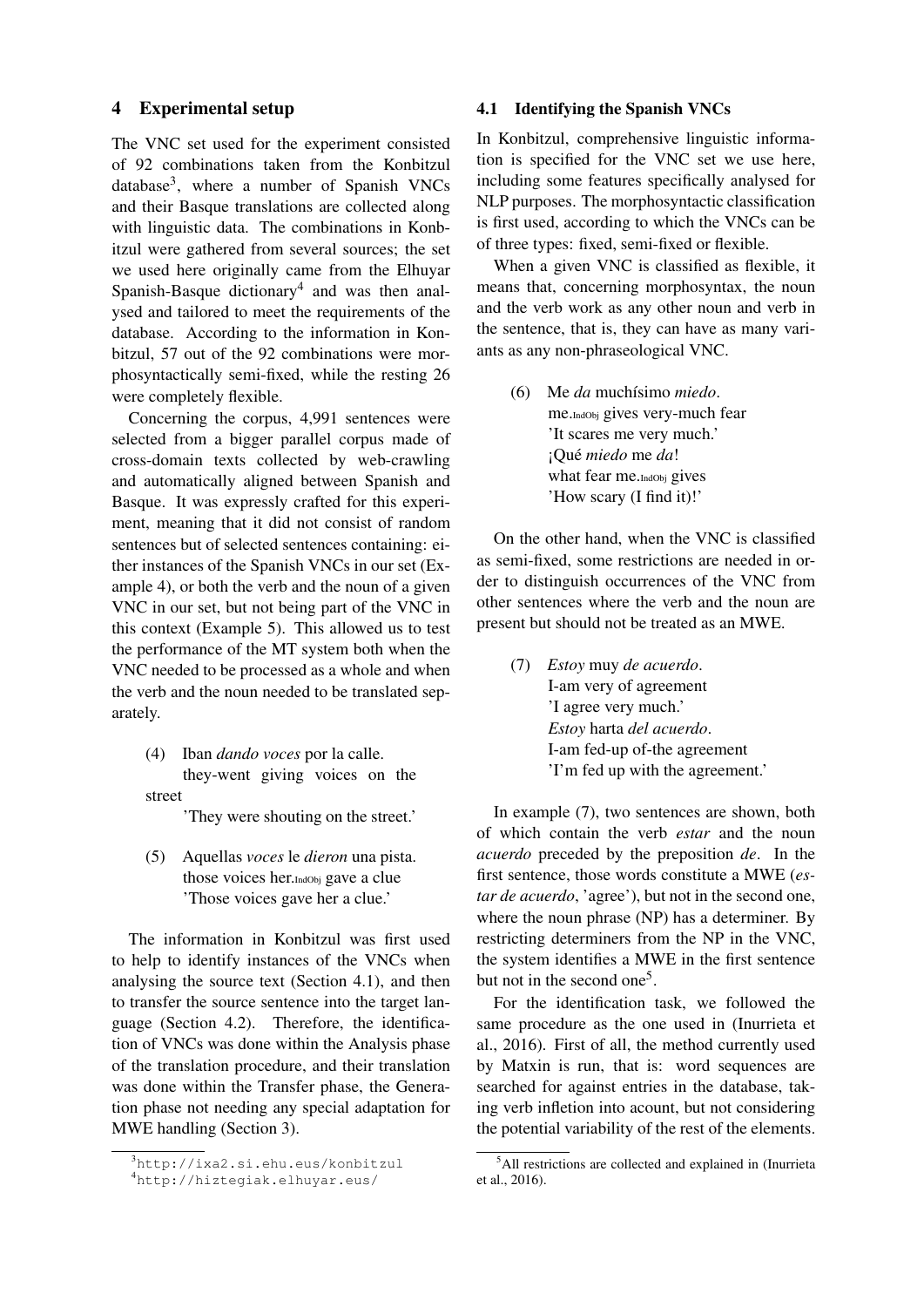Then, automatically-produced chunking information and syntactic dependencies are used, and morphosyntactic restrictions specified in Konbitzul are applied (Example 7).

### 4.2 Translating the VNCs into Basque

Concerning translation, Konbitzul classifies the Spanish VNCs according to what needs to be changed when translating them into Basque: lexicon, grammar, or both lexicon and grammar.

For the VNCs needing lexical treatment, Basque equivalents are specified for the verb and the noun in Spanish. This information is integrated into Matxin, so that, when a VNC is identified, the system does not translate it regularly (Example 8).

- (8) 'The topic aroused interest.' ES: El tema *despertó interés*. the topic awakened interest MT: Gaiak *interesa esnatu* zuen.
	- topic.erg interest awaken AuxV CT: Gaiak *interesa piztu* zuen. topic.erg interest turn-on AuxV

On the other hand, for the VNCs needing special grammatical treatment, the features that need to be taken into account are specified. For those cases, exceptional rules are added within the Transfer phase, so that the specified feature(s) is/are not translated regularly.

The features specified in the database are:

- Cases or postposition marks of the NPs
- Determiner irregularities
- Number and definiteness of the NPs
- Syntactic relations of the verbs and the NPs
- Postpositions of open slots

In example (9), for instance, the Basque NP needs a postposition other than the one automatically given as a translation of the Spanish preposition. Furthermore, it needs to be indefinite, but it would be translated as definite if no special rule was applied.

- (9) 'She treats me with respect.' ES: Me *trata con respeto*. she-me.DObj treats with respect MT: *Errespetuarekin tratatzen* nau.
	- respect.soc treat AuxV CT: *Errespetuz tratatzen* nau. respect.ins treat AuxV

When it comes to example (10), the noun in the

Spanish VNC is preceded by a preposition, and this prepositional phrase works as a modifier of the verb. On the other hand, the combination has an object which works as an open slot, that is, an element which is always present but can be filled with any NP. In the Basque translation, the object of the verb in the VNC is actually the noun in the VNC, and the open slot is a postpositional phrase which works as a modifier. Therefore, both the syntactic relation and the postposition of the open slot need special rules to be processed correctly.

(10) 'They miss him.' ES: Lo *echan en falta*. him.IndObj throw in lack MT: *Faltan botatzen* dute. lack.ine throw AuxV CT: Haren *falta sumatzen* dute. his lack.abs feel AuxV

## 5 Results

After integrating all the linguistic information into Matxin, the system was evaluated using three automatic evaluation metrics: BLEU (Papineni et al., 2002), NIST (Doddington, 2002) and TER (Snover et al., 2006). Evaluation was carried out without casing, and two systems were compared: (a) the original one, Matxin, and (b) the same system with VNC-specific information.

| <b>System</b> | <b>BLEU</b> | <b>NIST</b> | TER   |
|---------------|-------------|-------------|-------|
| Matxin        | 7.28        | 3.88        | 84.36 |
| Matxin-VNC    | 7.50        | 3.90        | 84.27 |

Table 1: BLEU, NIST and TER scores obtained by Matxin with and without VNC-specific information

As shown in Table 1, all scores improve when VNC-specific information is used. The greatest improvement is obtained in BLEU score (0.22 points), and results are statistically significant according to paired bootstrap resampling  $(p>0.05)$ . It must be noted that BLEU scores are low for Spanish-Basque, and this result means a relative increase of 3.02%.

#### 5.1 Human evaluation

Apart from using automatic evaluation metrics, three human evaluators were also given a representative sample of the sentences translated differently by both systems and were asked to compare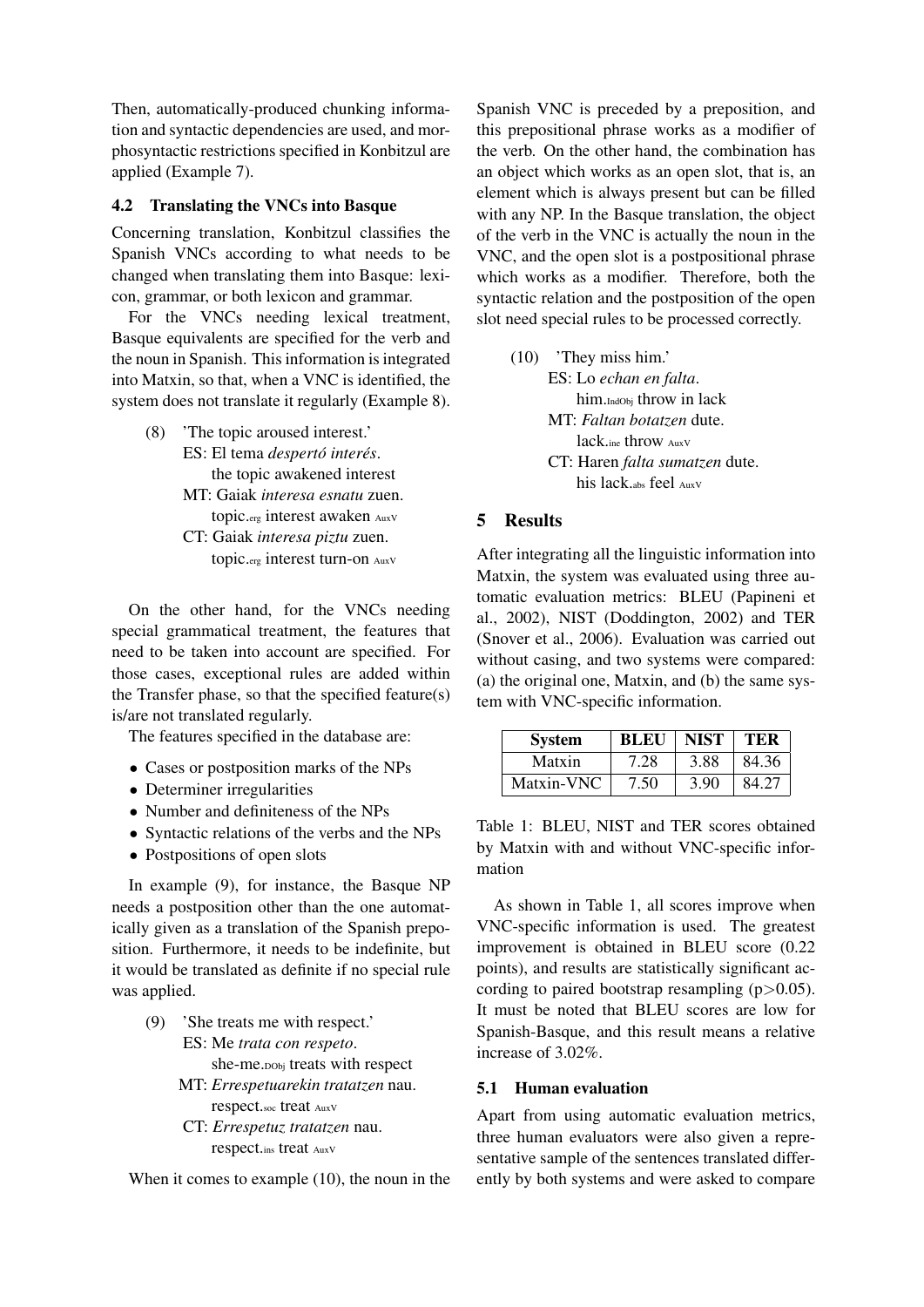them. All evaluators were Spanish and Basque native speakers: two of them (A and B) were linguists, whereas the third one (C) had no linguistic background.

| <b>System</b> | A        | B      | $\mathbf{C}$ |
|---------------|----------|--------|--------------|
| Matxin-VNC    | 77.50%   | 77.50% | 46.50%       |
| Matxin        | $6.50\%$ | 8%     | 40.50%       |
| No preference | 16%      | 14.50% | 13%          |

Table 2: Scores by three human evaluators

Although scores clearly show that the system with VNC-specific information gets better results, they also suggest that improvements are much more evident for linguists than for native speakers with no linguistic background (Table 2). In fact, 43.52% of the evaluation set led to disagreements among annotators, but 78.57% of these (33% of the whole set) were cases in which both linguists said the new system performed better while annotator C chose the other translation.

Taking into account that only a few combinations were tested and the corpus used was specifically prepared based on those combinations, it can be foreseen that the overall improvement this method would produce on large corpora would not be as significant. However, as the kind of linguistic information we chose is proved to have a positive effect on the system's output, we conclude that this methodology is relevant and useful for further investigation.

## 6 Conclusion

In the experiment presented in this paper, linguistic information was used to improve the translation of VNCs in Matxin, a rule-based MT system for Spanish-Basque. MWE-specific linguistic information was gathered from Konbitzul, a database collecting data about a list of VNCs, and this information was then used both for the identification of idiomatic VNCs in Spanish and for their translation into Basque.

After integrating information about 92 VNCs into Matxin, the system was evaluated on a 4,991 sentence cross-domain corpus, using three automatic metrics: BLEU, NIST and TER. The score that raised the most was BLEU, with an increase of 0.22 points (3.02%). A human evaluation was also carried out, where the improvement became even more evident, even if it also suggested that lin-

guists are more likely to notice improvements than native speakers with no linguistic background.

It must also be noted that the corpus we used here was specifically crafted for this experiment, which means that the improvement would probably not be as significant in a bigger general corpus. However, results are positive as a start, and we intend to keep investigating how this methodology can be enhanced. The next step will be to add more VNCs and test them in bigger corpora, so that conclusions can be drawn at a greater scale.

## Acknowledgments

Uxoa Iñurrieta's doctoral research is funded by the Spanish Ministry of Economy and Competitiveness (BES-2013-066372). The work was carried out in the context of the SKATeR (TIN2012- 38584-C06-02), EXTRECM (TIN2013-46616- C2-1-R) and TADEEP (TIN2015-70214-P) projects.

### **References**

- Eneko Agirre, Iñaki Alegría, Nora Aranberri, Mikel Artetxe, Ander Barrena, António Branco, Arantza Díaz de Ilarraza, Koldo Gojenola, Gorka Labaka, Arantxa Otegi, et al. 2015. Lexical semantics, Basque and Spanish in QTLeap: Quality Translation by Deep Language Engineering Approaches. *Procesamiento del Lenguaje Natural*, 55:169–172.
- Iñaki Alegría, Xabier Artola, Kepa Sarasola, and Miriam Urkia. 1996. Automatic morphological analysis of basque. *Literary and Linguistic Computing*, 11(4):193–203.
- Timothy Baldwin and Su Nam Kim. 2010. Multiword expressions. In *Handbook of Natural Language Processing, Second Edition*, pages 267–292. Chapman and Hall/CRC.
- Dhouha Bouamor, Nasredine Semmar, and Pierre Zweigenbaum. 2012. Identifying bilingual multiword expressions for statistical machine translation. In *Proceedings of the 8th International Conference on Language Resources and Evaluation (LREC 2012)*, pages 674–679.
- George Doddington. 2002. Automatic evaluation of machine translation quality using n-gram cooccurrence statistics. In *Proceedings of the second international conference on Human Language Technology Research*, pages 138–145. Morgan Kaufmann Publishers Inc.
- Antton Gurrutxaga and Iñaki Alegria. 2011. Automatic extraction of nv expressions in basque: basic issues on cooccurrence techniques. In *Proceedings*